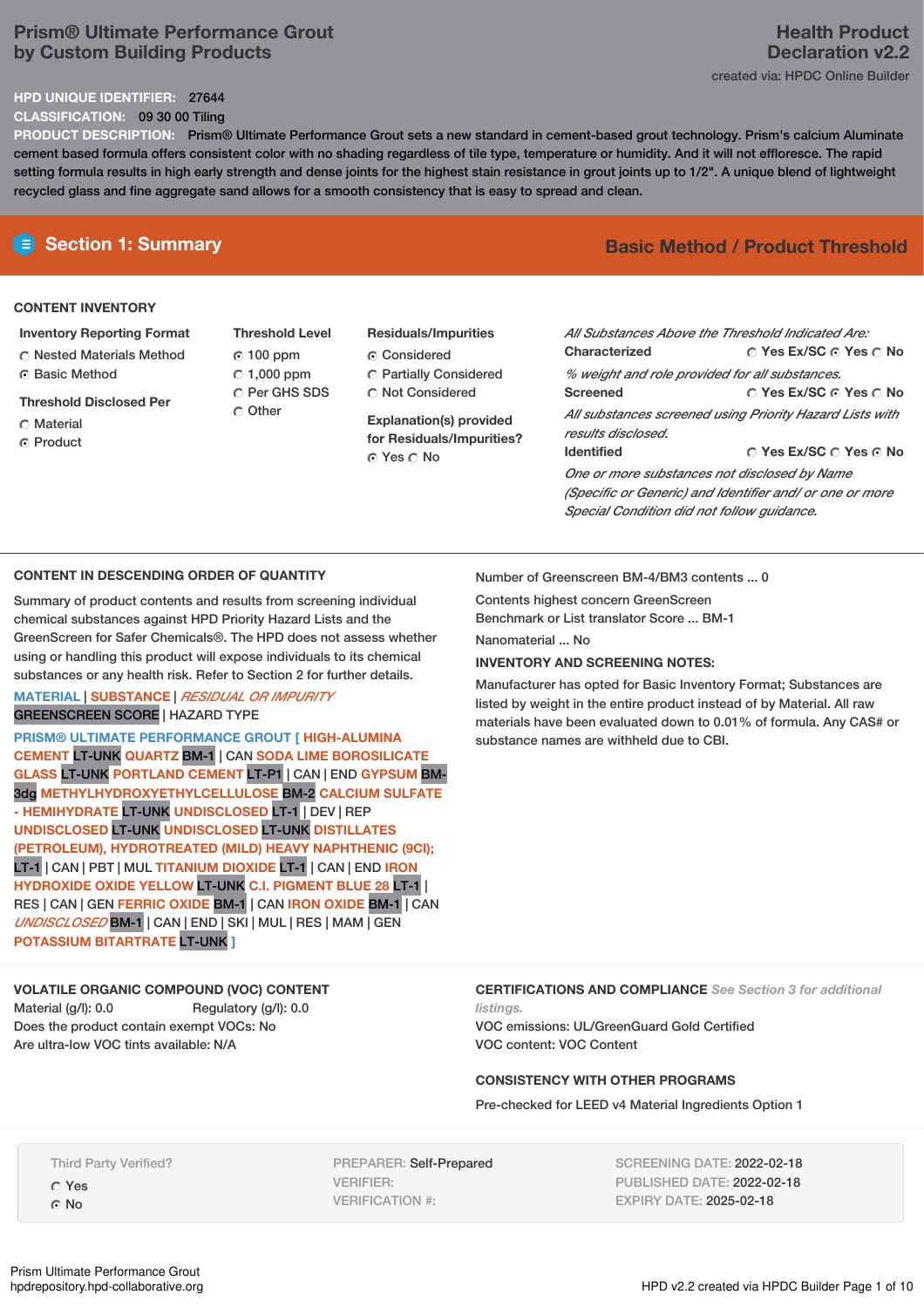This section lists contents in a product based on specific threshold(s) and reports detailed health information including hazards. This HPD uses the *inventory method indicated above, which is one of three possible methods:*

- *Basic Inventory method with Product-level threshold.*
- *Nested Material Inventory method with Product-level threshold*
- *Nested Material Inventory method with individual Material-level thresholds*

Definitions and requirements for the three inventory methods and requirements for each data field can be found in the HPD Open Standard version *2.2, available on the HPDC website at: [www.hpd-collaborative.org/hpd-2-2-standard](https://www.hpd-collaborative.org/hpd-2-2-standard)*

| <b>PRISM® ULTIMATE PERFORMANCE GROUT</b> |                                                                                                                                          |                 |                                          |                                                           |
|------------------------------------------|------------------------------------------------------------------------------------------------------------------------------------------|-----------------|------------------------------------------|-----------------------------------------------------------|
| PRODUCT THRESHOLD: 100 ppm               |                                                                                                                                          |                 | RESIDUALS AND IMPURITIES CONSIDERED: Yes |                                                           |
| analysis has not been performed.         | RESIDUALS AND IMPURITIES NOTES: Residuals and impurities have been considered and disclosed from available information. Outside chemical |                 |                                          |                                                           |
| <b>OTHER PRODUCT NOTES:</b>              |                                                                                                                                          |                 |                                          |                                                           |
| <b>HIGH-ALUMINA CEMENT</b>               |                                                                                                                                          |                 |                                          | ID: 65997-16-2                                            |
|                                          | HAZARD SCREENING METHOD: Pharos Chemical and Materials Library HAZARD SCREENING DATE: 2022-02-18 12:07:50                                |                 |                                          |                                                           |
| $\%$ : 35.0000 - 50.0000                 | GS: LT-UNK                                                                                                                               | <b>RC: None</b> | NANO: No                                 | <b>SUBSTANCE ROLE: Binder</b>                             |
| <b>HAZARD TYPE</b>                       | <b>AGENCY AND LIST TITLES</b>                                                                                                            |                 | <b>WARNINGS</b>                          |                                                           |
| None found                               |                                                                                                                                          |                 |                                          | No warnings found on HPD Priority Hazard Lists            |
|                                          | SUBSTANCE NOTES: Ranges given due to batch to batch variability.                                                                         |                 |                                          |                                                           |
|                                          |                                                                                                                                          |                 |                                          |                                                           |
| <b>QUARTZ</b>                            |                                                                                                                                          |                 |                                          | ID: 14808-60-7                                            |
|                                          | HAZARD SCREENING METHOD: Pharos Chemical and Materials Library HAZARD SCREENING DATE: 2022-02-18 12:07:50                                |                 |                                          |                                                           |
| %: $15,0000 - 40,0000$                   | $GS:$ BM-1                                                                                                                               | <b>RC: None</b> | NANO: No                                 | <b>SUBSTANCE ROLE: Filler</b>                             |
| <b>HAZARD TYPE</b>                       | <b>AGENCY AND LIST TITLES</b>                                                                                                            |                 | <b>WARNINGS</b>                          |                                                           |
| <b>CAN</b>                               | <b>US CDC - Occupational Carcinogens</b>                                                                                                 |                 | Occupational Carcinogen                  |                                                           |
| <b>CAN</b>                               | CA EPA - Prop 65                                                                                                                         |                 |                                          | Carcinogen - specific to chemical form or exposure route  |
| <b>CAN</b>                               | US NIH - Report on Carcinogens                                                                                                           |                 | occupational setting)                    | Known to be Human Carcinogen (respirable size -           |
| CAN                                      | MAK                                                                                                                                      |                 | man                                      | Carcinogen Group 1 - Substances that cause cancer in      |
| CAN                                      | <b>IARC</b>                                                                                                                              |                 | occupational sources                     | Group 1 - Agent is carcinogenic to humans - inhaled from  |
| CAN                                      | <b>IARC</b>                                                                                                                              |                 |                                          | Group 1 - Agent is Carcinogenic to humans                 |
| CAN                                      | GHS - New Zealand                                                                                                                        |                 |                                          | 6.7A - Known or presumed human carcinogens                |
| CAN                                      | GHS - Japan                                                                                                                              |                 |                                          | H350 - May cause cancer [Carcinogenicity - Category 1A]   |
| CAN                                      | GHS - Australia                                                                                                                          |                 | Category 1A or 1B]                       | H350i - May cause cancer by inhalation [Carcinogenicity - |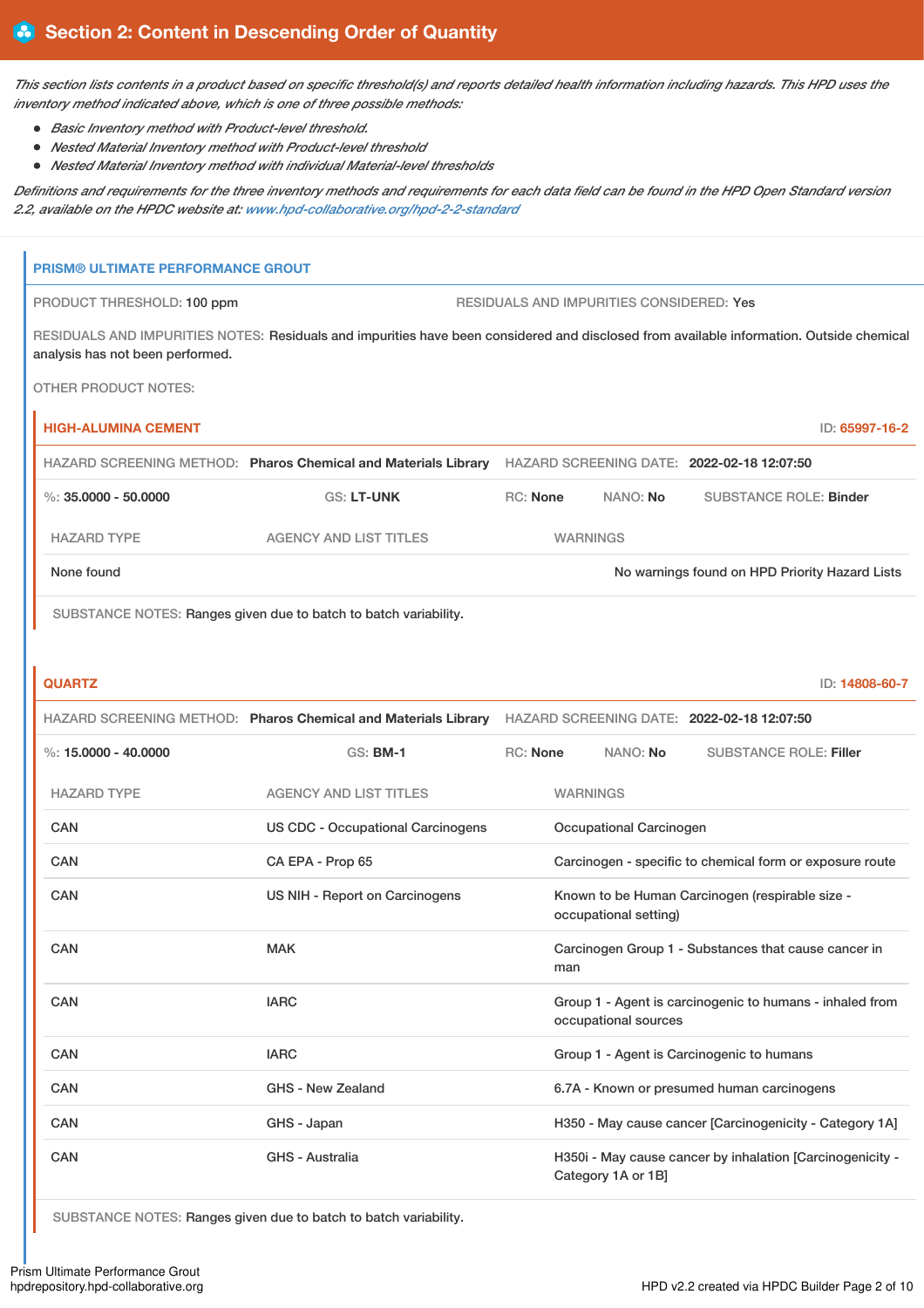| <b>SODA LIME BOROSILICATE GLASS</b>  |                                                                                                           |                  |                                       | ID: 65997-17-3                                         |
|--------------------------------------|-----------------------------------------------------------------------------------------------------------|------------------|---------------------------------------|--------------------------------------------------------|
|                                      | HAZARD SCREENING METHOD: Pharos Chemical and Materials Library                                            |                  |                                       | HAZARD SCREENING DATE: 2022-02-18 12:09:28             |
| %: $15,0000 - 25,0000$               | <b>GS: LT-UNK</b>                                                                                         | <b>RC: PostC</b> | NANO: No                              | <b>SUBSTANCE ROLE: Filler</b>                          |
| <b>HAZARD TYPE</b>                   | <b>AGENCY AND LIST TITLES</b>                                                                             | <b>WARNINGS</b>  |                                       |                                                        |
| None found                           |                                                                                                           |                  |                                       | No warnings found on HPD Priority Hazard Lists         |
|                                      | SUBSTANCE NOTES: Ranges given due to batch to batch variability.                                          |                  |                                       |                                                        |
|                                      |                                                                                                           |                  |                                       |                                                        |
| <b>PORTLAND CEMENT</b>               |                                                                                                           |                  |                                       | ID: 65997-15-1                                         |
|                                      | HAZARD SCREENING METHOD: Pharos Chemical and Materials Library HAZARD SCREENING DATE: 2022-02-18 12:07:58 |                  |                                       |                                                        |
| %: $0.0000 - 10.0000$                | GS: LT-P1                                                                                                 | <b>RC: None</b>  | NANO: No                              | <b>SUBSTANCE ROLE: Binder</b>                          |
| <b>HAZARD TYPE</b>                   | <b>AGENCY AND LIST TITLES</b>                                                                             | <b>WARNINGS</b>  |                                       |                                                        |
| CAN                                  | <b>MAK</b>                                                                                                |                  | but not sufficient for classification | Carcinogen Group 3B - Evidence of carcinogenic effects |
| <b>END</b>                           | <b>TEDX - Potential Endocrine Disruptors</b>                                                              |                  | <b>Potential Endocrine Disruptor</b>  |                                                        |
|                                      | SUBSTANCE NOTES: Ranges given due to batch to batch variability.                                          |                  |                                       |                                                        |
|                                      |                                                                                                           |                  |                                       |                                                        |
| <b>GYPSUM</b>                        |                                                                                                           |                  |                                       | ID: 13397-24-5                                         |
|                                      | HAZARD SCREENING METHOD: Pharos Chemical and Materials Library HAZARD SCREENING DATE: 2022-02-18 12:07:57 |                  |                                       |                                                        |
| %: $0.0000 - 10.0000$                | GS: BM-3dg                                                                                                | RC: None         | NANO: No                              | <b>SUBSTANCE ROLE: Binder</b>                          |
| <b>HAZARD TYPE</b>                   | <b>AGENCY AND LIST TITLES</b>                                                                             | WARNINGS         |                                       |                                                        |
| None found                           |                                                                                                           |                  |                                       | No warnings found on HPD Priority Hazard Lists         |
|                                      | SUBSTANCE NOTES: Ranges given due to batch to batch variability.                                          |                  |                                       |                                                        |
|                                      |                                                                                                           |                  |                                       |                                                        |
| <b>METHYLHYDROXYETHYLCELLULOSE</b>   |                                                                                                           |                  |                                       | ID: 9032-42-2                                          |
|                                      | HAZARD SCREENING METHOD: Pharos Chemical and Materials Library HAZARD SCREENING DATE: 2022-02-18 12:07:57 |                  |                                       |                                                        |
| $\%$ : 0.0000 - 0.5000               | <b>GS: BM-2</b>                                                                                           | <b>RC: None</b>  | NANO: No                              | SUBSTANCE ROLE: Viscosity modifier                     |
| <b>HAZARD TYPE</b>                   | <b>AGENCY AND LIST TITLES</b>                                                                             | <b>WARNINGS</b>  |                                       |                                                        |
| None found                           |                                                                                                           |                  |                                       | No warnings found on HPD Priority Hazard Lists         |
|                                      | SUBSTANCE NOTES: Ranges given due to batch to batch variability.                                          |                  |                                       |                                                        |
|                                      |                                                                                                           |                  |                                       |                                                        |
| <b>CALCIUM SULFATE - HEMIHYDRATE</b> |                                                                                                           |                  |                                       | ID: 10034-76-1                                         |
|                                      | HAZARD SCREENING METHOD: Pharos Chemical and Materials Library                                            |                  |                                       | HAZARD SCREENING DATE: 2022-02-18 12:07:56             |
| %: $0.0000 - 10.0000$                | <b>GS: LT-UNK</b>                                                                                         | <b>RC: None</b>  | NANO: No                              | <b>SUBSTANCE ROLE: Binder</b>                          |
|                                      |                                                                                                           |                  |                                       |                                                        |
|                                      |                                                                                                           |                  |                                       |                                                        |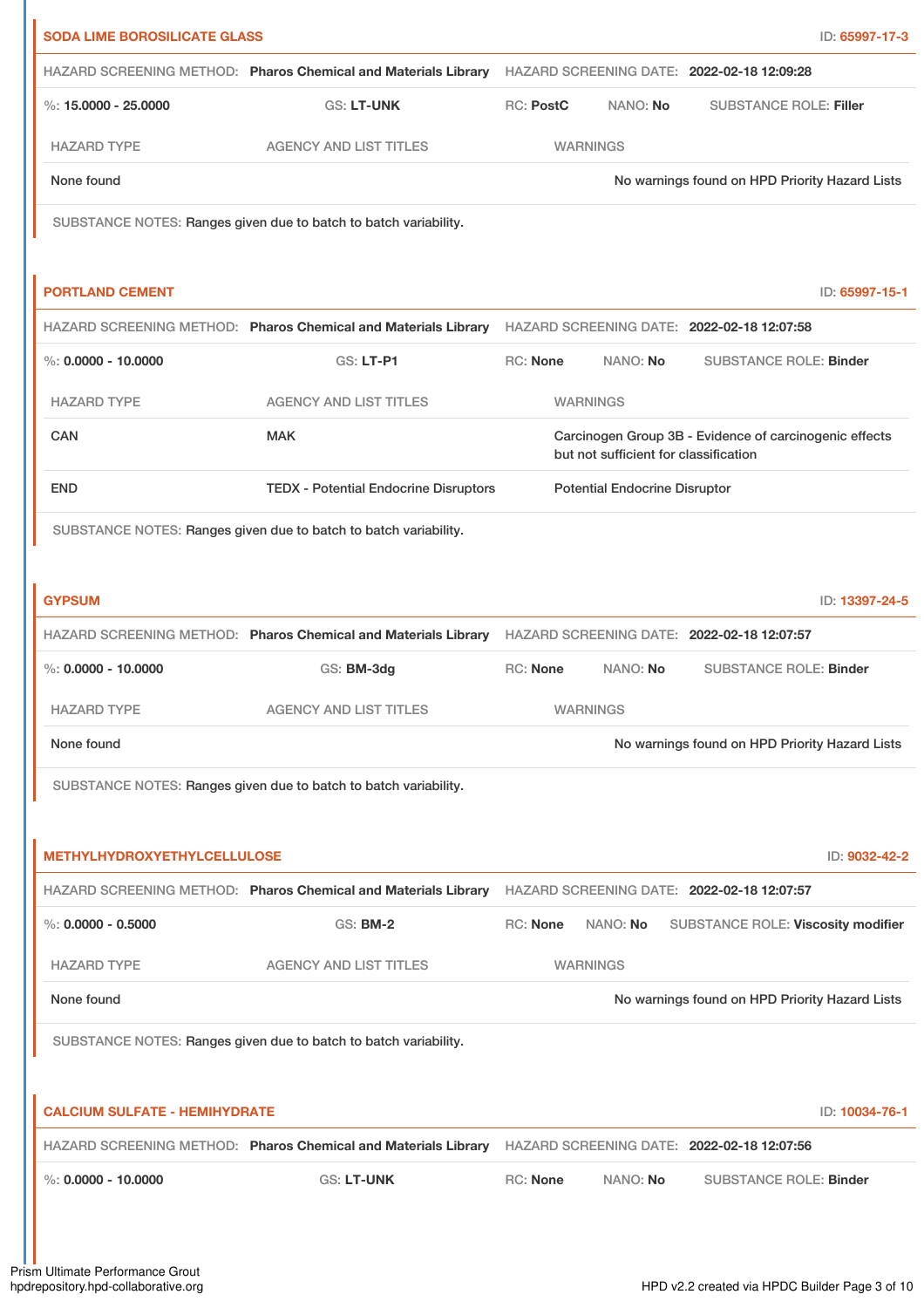| <b>HAZARD TYPE</b>                                                             | <b>AGENCY AND LIST TITLES</b>                                    | <b>WARNINGS</b>                                                                                           |
|--------------------------------------------------------------------------------|------------------------------------------------------------------|-----------------------------------------------------------------------------------------------------------|
| None found                                                                     |                                                                  | No warnings found on HPD Priority Hazard Lists                                                            |
|                                                                                | SUBSTANCE NOTES: Ranges given due to batch to batch variability. |                                                                                                           |
| <b>UNDISCLOSED</b>                                                             |                                                                  | <b>ID: Undisclosed</b>                                                                                    |
|                                                                                |                                                                  | HAZARD SCREENING METHOD: Pharos Chemical and Materials Library HAZARD SCREENING DATE: 2022-02-18 12:07:56 |
| $\%$ : 0.0000 - 0.5000                                                         | <b>GS: LT-1</b>                                                  | <b>RC: None</b><br>NANO: No<br><b>SUBSTANCE ROLE: Accelerator</b>                                         |
| <b>HAZARD TYPE</b>                                                             | <b>AGENCY AND LIST TITLES</b>                                    | <b>WARNINGS</b>                                                                                           |
| <b>DEV</b>                                                                     | CA EPA - Prop 65                                                 | Developmental toxicity                                                                                    |
| <b>REP</b>                                                                     | <b>GHS - New Zealand</b>                                         | 6.8A - Known or presumed human reproductive or<br>developmental toxicants                                 |
| <b>REP</b>                                                                     | GHS - Japan                                                      | H360 - May damage fertility or the unborn child [Toxic to<br>reproduction - Category 1A]                  |
|                                                                                | SUBSTANCE NOTES: Ranges given due to batch to batch variability. |                                                                                                           |
| <b>UNDISCLOSED</b>                                                             |                                                                  | ID: Undisclosed                                                                                           |
|                                                                                |                                                                  | HAZARD SCREENING METHOD: Pharos Chemical and Materials Library HAZARD SCREENING DATE: 2022-02-18 12:07:55 |
| $\%$ : 0.0000 - 2.0000                                                         | <b>GS: LT-UNK</b>                                                | <b>RC: None</b><br>NANO: No<br><b>SUBSTANCE ROLE: Binder</b>                                              |
| <b>HAZARD TYPE</b>                                                             | <b>AGENCY AND LIST TITLES</b>                                    | <b>WARNINGS</b>                                                                                           |
| None found                                                                     |                                                                  | No warnings found on HPD Priority Hazard Lists                                                            |
|                                                                                |                                                                  |                                                                                                           |
|                                                                                | SUBSTANCE NOTES: Ranges given due to batch to batch variability. |                                                                                                           |
|                                                                                |                                                                  |                                                                                                           |
| <b>UNDISCLOSED</b>                                                             |                                                                  | ID: Undisclosed                                                                                           |
|                                                                                |                                                                  | HAZARD SCREENING METHOD: Pharos Chemical and Materials Library HAZARD SCREENING DATE: 2022-02-18 12:07:55 |
| %: $0.0000 - 0.2000$                                                           | <b>GS: LT-UNK</b>                                                | <b>RC: None</b><br>NANO: No<br>SUBSTANCE ROLE: Viscosity modifier                                         |
| <b>HAZARD TYPE</b>                                                             | <b>AGENCY AND LIST TITLES</b>                                    | <b>WARNINGS</b>                                                                                           |
| None found                                                                     |                                                                  | No warnings found on HPD Priority Hazard Lists                                                            |
|                                                                                | SUBSTANCE NOTES: Ranges given due to batch to batch variability. |                                                                                                           |
| DISTILLATES (PETROLEUM), HYDROTREATED (MILD) HEAVY<br><b>NAPHTHENIC (9CI);</b> |                                                                  | ID: 64742-52-5                                                                                            |
|                                                                                |                                                                  | HAZARD SCREENING METHOD: Pharos Chemical and Materials Library HAZARD SCREENING DATE: 2022-02-18 12:07:54 |
| $\%$ : 0.0000 - 0.1000                                                         | <b>GS: LT-1</b>                                                  | <b>RC: None</b><br>NANO: No<br><b>SUBSTANCE ROLE: Defoamer</b>                                            |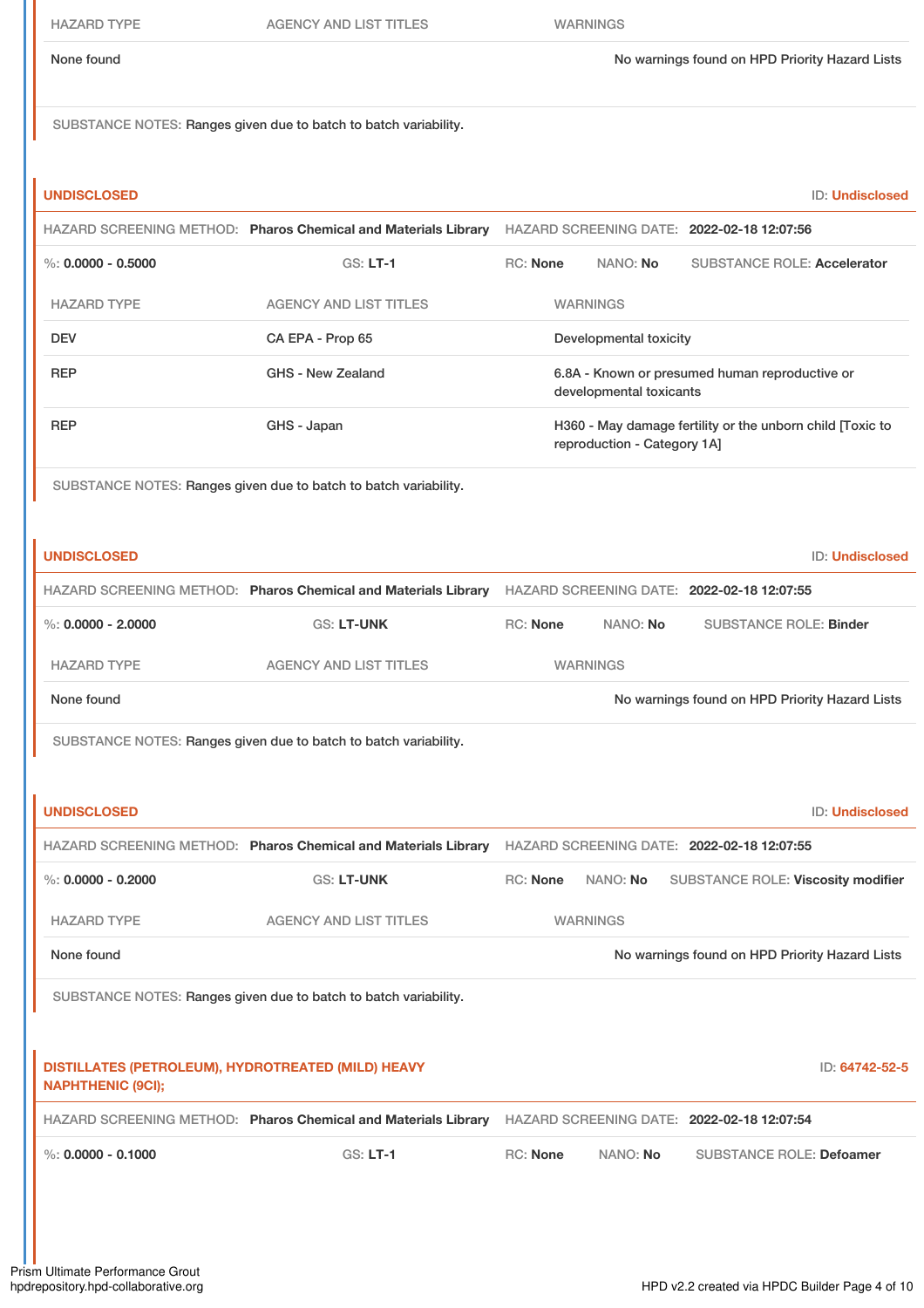| <b>HAZARD TYPE</b> | <b>AGENCY AND LIST TITLES</b>                  | <b>WARNINGS</b>                                                                                   |
|--------------------|------------------------------------------------|---------------------------------------------------------------------------------------------------|
| CAN                | <b>EU - REACH Annex XVII CMRs</b>              | Carcinogen Category 2 - Substances which should be<br>regarded as if they are Carcinogenic to man |
| CAN                | <b>EU - Annex VI CMRs</b>                      | Carcinogen Category 1B - Presumed Carcinogen based<br>on animal evidence                          |
| <b>PBT</b>         | <b>EC - CEPA DSL</b>                           | Persistent, Bioaccumulative and inherently Toxic (PBITH)<br>to humans                             |
| <b>MUL</b>         | ChemSec - SIN List                             | CMR - Carcinogen, Mutagen &/or Reproductive Toxicant                                              |
| <b>MUL</b>         | German FEA - Substances Hazardous to<br>Waters | Class 3 - Severe Hazard to Waters                                                                 |
| <b>CAN</b>         | <b>GHS - Australia</b>                         | H350 - May cause cancer [Carcinogenicity - Category 1A<br>or $1B$                                 |
| <b>CAN</b>         | GHS - Japan                                    | H350 - May cause cancer [Carcinogenicity - Category 1A]                                           |
| <b>CAN</b>         | EU - GHS (H-Statements) Annex 6 Table 3-1      | H350 - May cause cancer [Carcinogenicity - Category 1A<br>or $1B$                                 |

SUBSTANCE NOTES: Ranges given due to batch to batch variability.

| <b>TITANIUM DIOXIDE</b> |                                                                |                                                                                                         |                 |                                      | ID: 13463-67-7                                           |
|-------------------------|----------------------------------------------------------------|---------------------------------------------------------------------------------------------------------|-----------------|--------------------------------------|----------------------------------------------------------|
|                         | HAZARD SCREENING METHOD: Pharos Chemical and Materials Library |                                                                                                         |                 |                                      | HAZARD SCREENING DATE: 2022-02-18 12:07:54               |
| %: $0.0000 - 7.0000$    | $GS: LT-1$                                                     | RC: None                                                                                                |                 | NANO: No                             | <b>SUBSTANCE ROLE: Pigment</b>                           |
| <b>HAZARD TYPE</b>      | <b>AGENCY AND LIST TITLES</b>                                  |                                                                                                         | <b>WARNINGS</b> |                                      |                                                          |
| CAN                     | US CDC - Occupational Carcinogens                              |                                                                                                         |                 | Occupational Carcinogen              |                                                          |
| CAN                     | CA EPA - Prop 65                                               |                                                                                                         |                 |                                      | Carcinogen - specific to chemical form or exposure route |
| <b>CAN</b>              | <b>IARC</b>                                                    |                                                                                                         |                 | from occupational sources            | Group 2B - Possibly carcinogenic to humans - inhaled     |
| CAN                     | <b>MAK</b>                                                     | Carcinogen Group 3A - Evidence of carcinogenic effects<br>but not sufficient to establish MAK/BAT value |                 |                                      |                                                          |
| <b>END</b>              | <b>TEDX</b> - Potential Endocrine Disruptors                   |                                                                                                         |                 | <b>Potential Endocrine Disruptor</b> |                                                          |
| CAN                     | <b>MAK</b>                                                     |                                                                                                         |                 | risk under MAK/BAT levels            | Carcinogen Group 4 - Non-genotoxic carcinogen with low   |
| <b>CAN</b>              | EU - GHS (H-Statements) Annex 6 Table 3-1                      |                                                                                                         | Category 2]     |                                      | H351 - Suspected of causing cancer [Carcinogenicity -    |

| <b>I IRON HYDROXIDE OXIDE YELLOW</b> |                                                                                                           |          |          | ID: <b>20344-49-4</b>   |
|--------------------------------------|-----------------------------------------------------------------------------------------------------------|----------|----------|-------------------------|
|                                      | HAZARD SCREENING METHOD: Pharos Chemical and Materials Library HAZARD SCREENING DATE: 2022-02-18 12:07:53 |          |          |                         |
| $\blacksquare$ %: 0.0000 - 1.0000    | GS: LT-UNK                                                                                                | RC: None | NANO: No | SUBSTANCE ROLE: Pigment |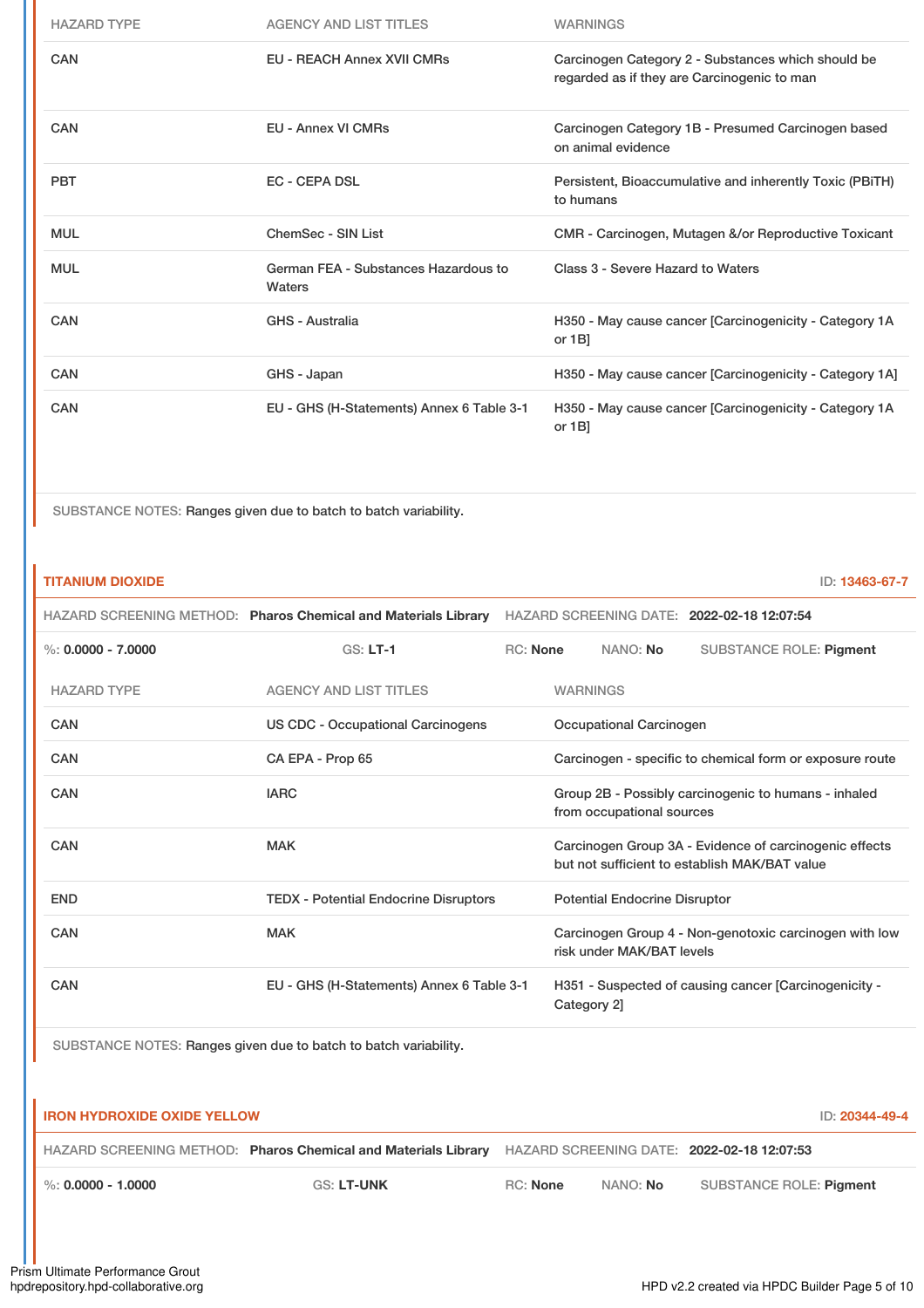HAZARD TYPE AGENCY AND LIST TITLES WARNINGS

SUBSTANCE NOTES: Ranges given due to batch to batch variability.

| <b>C.I. PIGMENT BLUE 28</b> |                                                                |                 |                 |                      |                                                        | ID: 1345-16-0 |
|-----------------------------|----------------------------------------------------------------|-----------------|-----------------|----------------------|--------------------------------------------------------|---------------|
|                             | HAZARD SCREENING METHOD: Pharos Chemical and Materials Library |                 |                 |                      | HAZARD SCREENING DATE: 2022-02-18 12:07:53             |               |
| %: $0.0000 - 0.5000$        | $GS: LT-1$                                                     | <b>RC: None</b> |                 | NANO: No             | <b>SUBSTANCE ROLE: Pigment</b>                         |               |
| <b>HAZARD TYPE</b>          | <b>AGENCY AND LIST TITLES</b>                                  |                 | <b>WARNINGS</b> |                      |                                                        |               |
| <b>RES</b>                  | AOEC - Asthmagens                                              |                 |                 |                      | Asthmagen (G) - generally accepted                     |               |
| <b>CAN</b>                  | <b>MAK</b>                                                     |                 | man             |                      | Carcinogen Group 2 - Considered to be carcinogenic for |               |
| <b>RES</b>                  | <b>MAK</b>                                                     |                 | sensitization   |                      | Sensitizing Substance Sah - Danger of airway & skin    |               |
| <b>GEN</b>                  | <b>MAK</b>                                                     |                 |                 | Germ Cell Mutagen 3a |                                                        |               |

| <b>FERRIC OXIDE</b>                                              |                                                                  |          |                                       |                                                        | ID: 1309-37-1 |
|------------------------------------------------------------------|------------------------------------------------------------------|----------|---------------------------------------|--------------------------------------------------------|---------------|
|                                                                  | HAZARD SCREENING METHOD: Pharos Chemical and Materials Library   |          |                                       | HAZARD SCREENING DATE: 2022-02-18 12:07:52             |               |
| $\%$ : 0.0000 - 1.0000                                           | $GS:$ BM-1                                                       | RC: None | NANO: No                              | <b>SUBSTANCE ROLE: Pigment</b>                         |               |
| <b>HAZARD TYPE</b>                                               | <b>AGENCY AND LIST TITLES</b>                                    |          | <b>WARNINGS</b>                       |                                                        |               |
| CAN                                                              | <b>MAK</b>                                                       |          | but not sufficient for classification | Carcinogen Group 3B - Evidence of carcinogenic effects |               |
|                                                                  | SUBSTANCE NOTES: Ranges given due to batch to batch variability. |          |                                       |                                                        |               |
|                                                                  |                                                                  |          |                                       |                                                        |               |
| <b>IRON OXIDE</b>                                                |                                                                  |          |                                       |                                                        | ID: 1317-61-9 |
|                                                                  | HAZARD SCREENING METHOD: Pharos Chemical and Materials Library   |          |                                       | HAZARD SCREENING DATE: 2022-02-18 12:07:52             |               |
| $\%$ : 0.0000 - 1.0000                                           | <b>GS: BM-1</b>                                                  | RC: None | NANO: No                              | <b>SUBSTANCE ROLE: Pigment</b>                         |               |
| <b>HAZARD TYPE</b>                                               | <b>AGENCY AND LIST TITLES</b>                                    |          | <b>WARNINGS</b>                       |                                                        |               |
| CAN                                                              | <b>MAK</b>                                                       |          | but not sufficient for classification | Carcinogen Group 3B - Evidence of carcinogenic effects |               |
| SUBSTANCE NOTES: Ranges given due to batch to batch variability. |                                                                  |          |                                       |                                                        |               |

| <b>UNDISCLOSED</b>       |                                                                |          | <b>ID: Undisclosed</b>                     |
|--------------------------|----------------------------------------------------------------|----------|--------------------------------------------|
|                          | HAZARD SCREENING METHOD: Pharos Chemical and Materials Library |          | HAZARD SCREENING DATE: 2022-02-18 12:07:51 |
| $\%$ : Impurity/Residual | <b>GS: BM-1</b>                                                | RC: None | NANO: No SUBSTANCE ROLE: Impurity/Residual |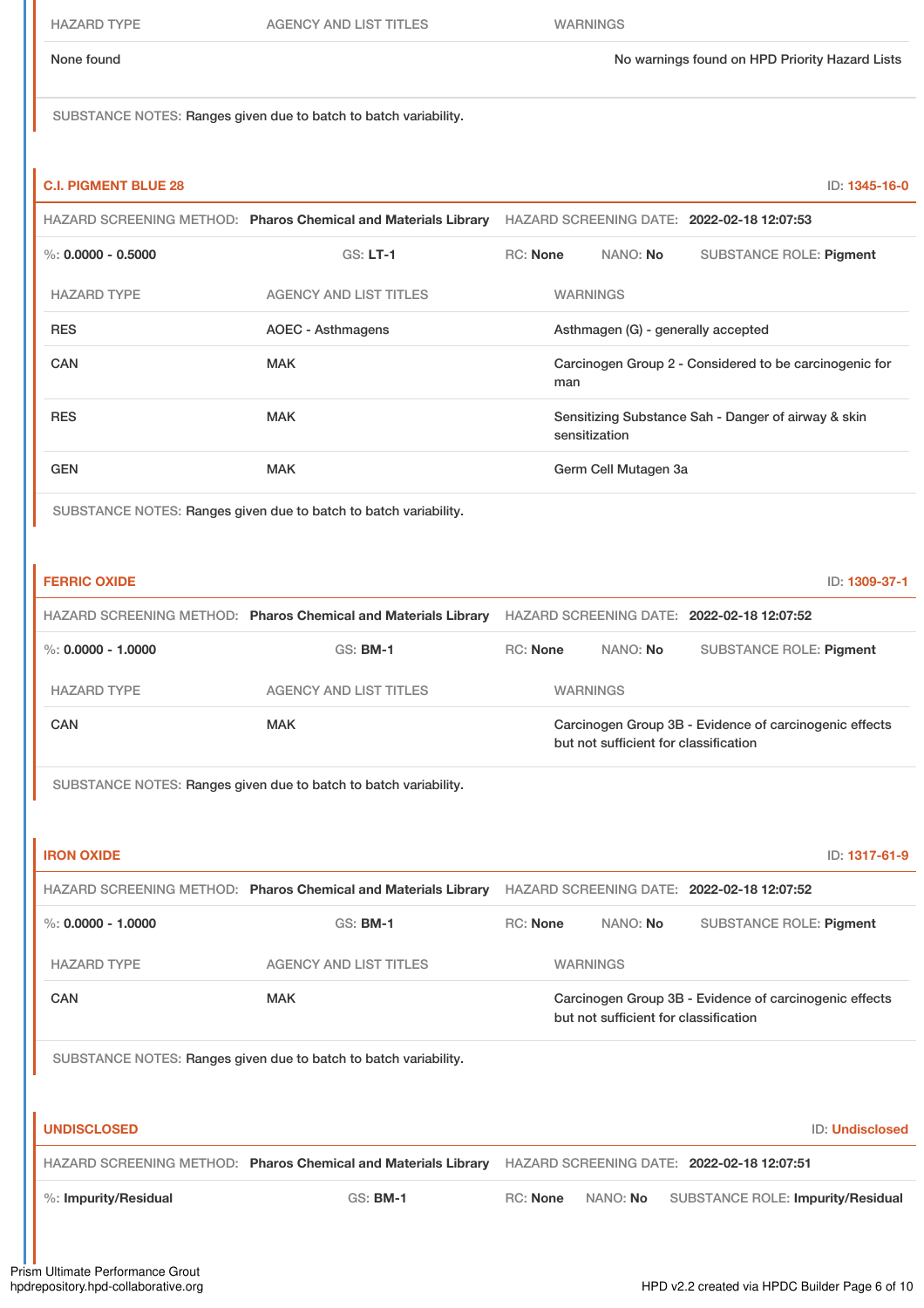| <b>HAZARD TYPE</b> | <b>AGENCY AND LIST TITLES</b>                                  | <b>WARNINGS</b>                                                                                         |
|--------------------|----------------------------------------------------------------|---------------------------------------------------------------------------------------------------------|
| CAN                | <b>US CDC - Occupational Carcinogens</b>                       | Occupational Carcinogen                                                                                 |
| <b>END</b>         | <b>TEDX - Potential Endocrine Disruptors</b>                   | <b>Potential Endocrine Disruptor</b>                                                                    |
| CAN                | <b>EU - REACH Annex XVII CMRs</b>                              | Carcinogen Category 2 - Substances which should be<br>regarded as if they are Carcinogenic to man       |
| CAN                | <b>EU - Annex VI CMRs</b>                                      | Carcinogen Category 1B - Presumed Carcinogen based<br>on animal evidence                                |
| SKI                | <b>MAK</b>                                                     | Sensitizing Substance Sh - Danger of skin sensitization                                                 |
| <b>MUL</b>         | <b>ChemSec - SIN List</b>                                      | CMR - Carcinogen, Mutagen &/or Reproductive Toxicant                                                    |
| <b>MUL</b>         | German FEA - Substances Hazardous to<br>Waters                 | Class 3 - Severe Hazard to Waters                                                                       |
| <b>RES</b>         | <b>AOEC - Asthmagens</b>                                       | Asthmagen (G) - generally accepted                                                                      |
| CAN                | US EPA - IRIS Carcinogens                                      | (1986) Group B1 - Probable human Carcinogen                                                             |
| <b>CAN</b>         | <b>IARC</b>                                                    | Group 1 - Agent is Carcinogenic to humans                                                               |
| CAN                | CA EPA - Prop 65                                               | Carcinogen                                                                                              |
| CAN                | US NIH - Report on Carcinogens                                 | Known to be a human Carcinogen                                                                          |
| CAN                | <b>MAK</b>                                                     | Carcinogen Group 4 - Non-genotoxic carcinogen with low<br>risk under MAK/BAT levels                     |
| <b>MAM</b>         | <b>US EPA - EPCRA Extremely Hazardous</b><br><b>Substances</b> | <b>Extremely Hazardous Substances</b>                                                                   |
| CAN                | <b>GHS - New Zealand</b>                                       | 6.7A - Known or presumed human carcinogens                                                              |
| CAN                | GHS - Japan                                                    | H350 - May cause cancer [Carcinogenicity - Category 1A]                                                 |
| CAN                | GHS - Australia                                                | H350i - May cause cancer by inhalation [Carcinogenicity -<br>Category 1A or 1B]                         |
| CAN                | GHS - Korea                                                    | H350 - May cause cancer [Carcinogenicity - Category 1]                                                  |
| SKI                | EU - GHS (H-Statements) Annex 6 Table 3-1                      | H317 - May cause an allergic skin reaction [Skin<br>sensitization - Category 1]                         |
| CAN                | EU - GHS (H-Statements) Annex 6 Table 3-1                      | H350 - May cause cancer [Carcinogenicity - Category 1A<br>or 1B]                                        |
| SKI                | EU - GHS (H-Statements) Annex 6 Table 3-1                      | H314 - Causes severe skin burns and eye damage [Skin<br>corrosion/irritation - Category 1A or 1B or 1C] |
| MAM                | EU - GHS (H-Statements) Annex 6 Table 3-1                      | H331 - Toxic if inhaled [Acute toxicity (inhalation) -<br>Category 3]                                   |
| MAM                | EU - GHS (H-Statements) Annex 6 Table 3-1                      | H301 - Toxic if swallowed [Acute toxicity (oral) - Category<br>3]                                       |
| MAM                | EU - GHS (H-Statements) Annex 6 Table 3-1                      | H311 - Toxic in contact with skin [Acute toxicity (dermal) -<br>Category 3]                             |
| GEN                | EU - GHS (H-Statements) Annex 6 Table 3-1                      | H341 - Suspected of causing genetic defects [Germ cell<br>mutagenicity - Category 2]                    |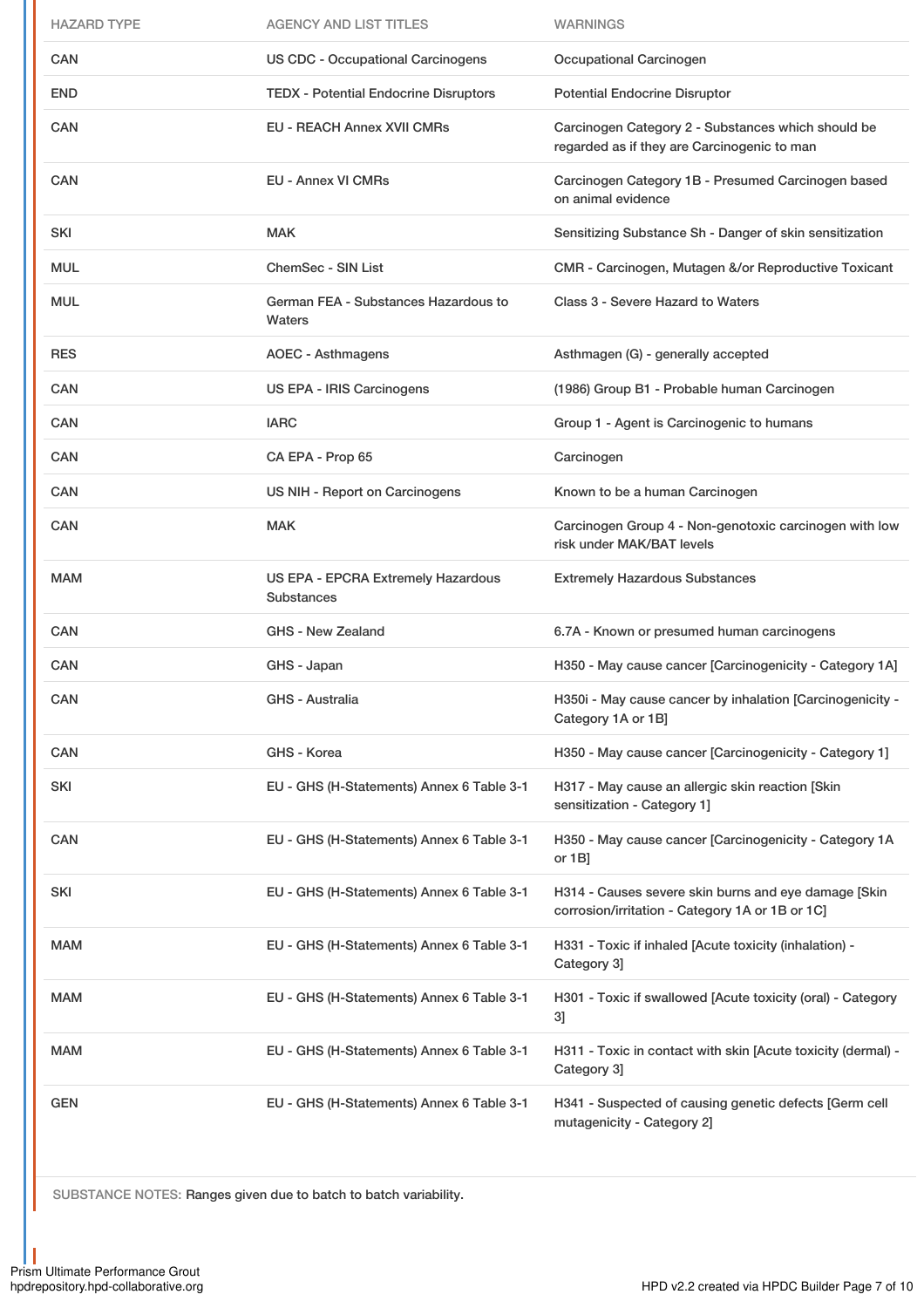| <b>POTASSIUM BITARTRATE</b> |                                                                |                 |                                                        | ID: 868-14-4 |
|-----------------------------|----------------------------------------------------------------|-----------------|--------------------------------------------------------|--------------|
|                             | HAZARD SCREENING METHOD: Pharos Chemical and Materials Library |                 | HAZARD SCREENING DATE: 2022-02-18 12:07:58             |              |
| $\%$ : 0.0000 - 0.5000      | <b>GS: LT-UNK</b>                                              |                 | RC: None NANO: No SUBSTANCE ROLE: Processing regulator |              |
| <b>HAZARD TYPE</b>          | <b>AGENCY AND LIST TITLES</b>                                  | <b>WARNINGS</b> |                                                        |              |
| None found                  |                                                                |                 | No warnings found on HPD Priority Hazard Lists         |              |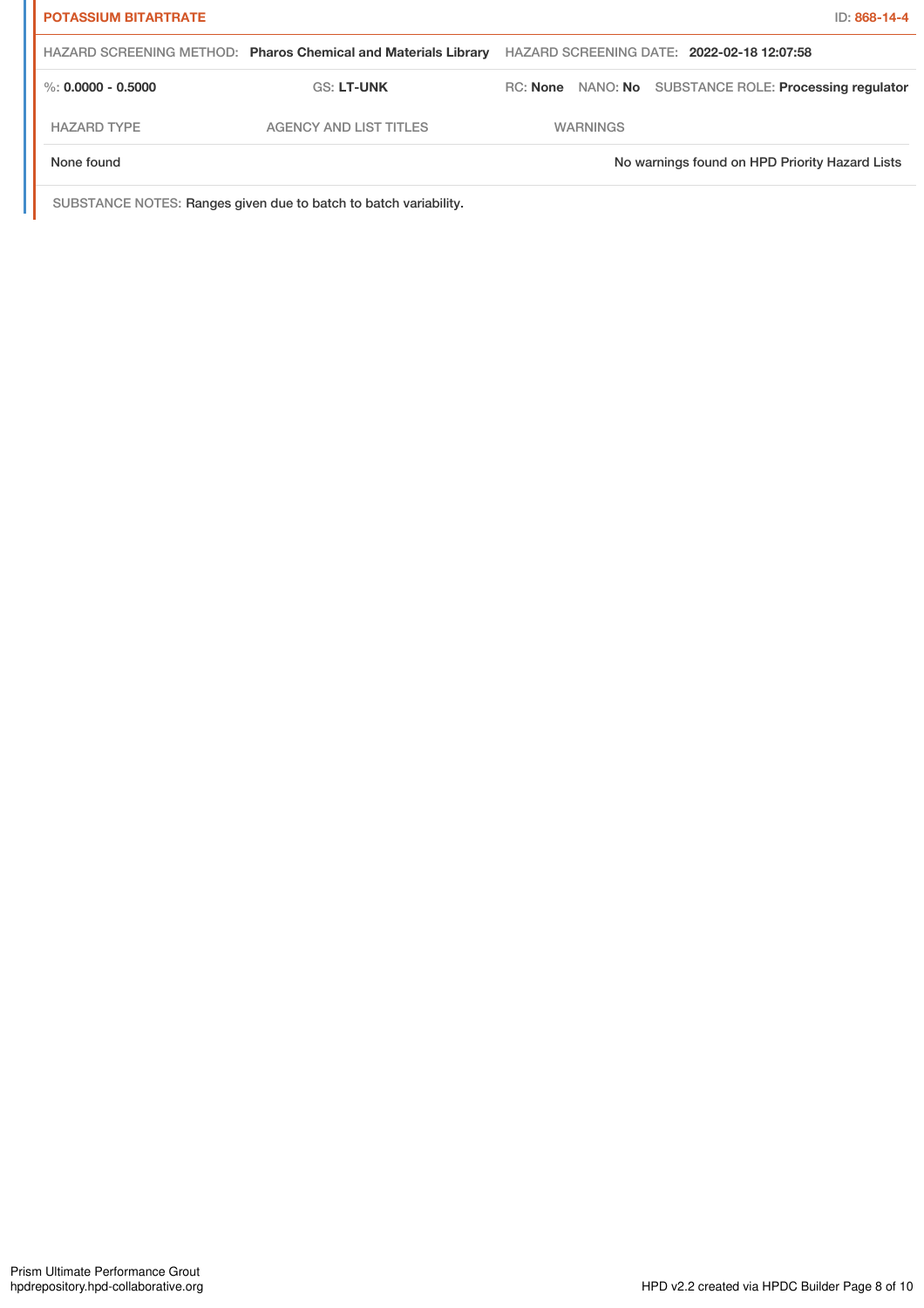This section lists applicable certification and standards compliance information for VOC emissions and VOC content. Other types of health or *environmental performance testing or certifications completed for the product may be provided.*

| <b>VOC EMISSIONS</b>                                                                                                                               | <b>UL/GreenGuard Gold Certified</b>     |                     |                                                   |
|----------------------------------------------------------------------------------------------------------------------------------------------------|-----------------------------------------|---------------------|---------------------------------------------------|
| <b>CERTIFYING PARTY: Third Party</b><br><b>APPLICABLE FACILITIES: ALL</b><br><b>CERTIFICATE URL:</b><br><b>CERTIFICATION AND COMPLIANCE NOTES:</b> | <b>ISSUE DATE: 2019-05-</b><br>27       | <b>EXPIRY DATE:</b> | <b>CERTIFIER OR LAB: UL</b><br>Environment        |
|                                                                                                                                                    |                                         |                     |                                                   |
| <b>VOC CONTENT</b>                                                                                                                                 | <b>VOC Content</b>                      |                     |                                                   |
| CERTIFYING PARTY: Self-declared<br><b>APPLICABLE FACILITIES: ALL</b><br><b>CERTIFICATE URL:</b>                                                    | ISSUE DATE: 2019-01- EXPIRY DATE:<br>30 |                     | <b>CERTIFIER OR LAB: SELF-</b><br><b>DECLARED</b> |

# **H** Section 4: Accessories

This section lists related products or materials that the manufacturer requires or recommends for installation (such as adhesives or fasteners), maintenance, cleaning, or operations. For information relating to the contents of these related products, refer to their applicable Health Product *Declarations, if available.*

No accessories are required for this product.

**Section 5: General Notes**